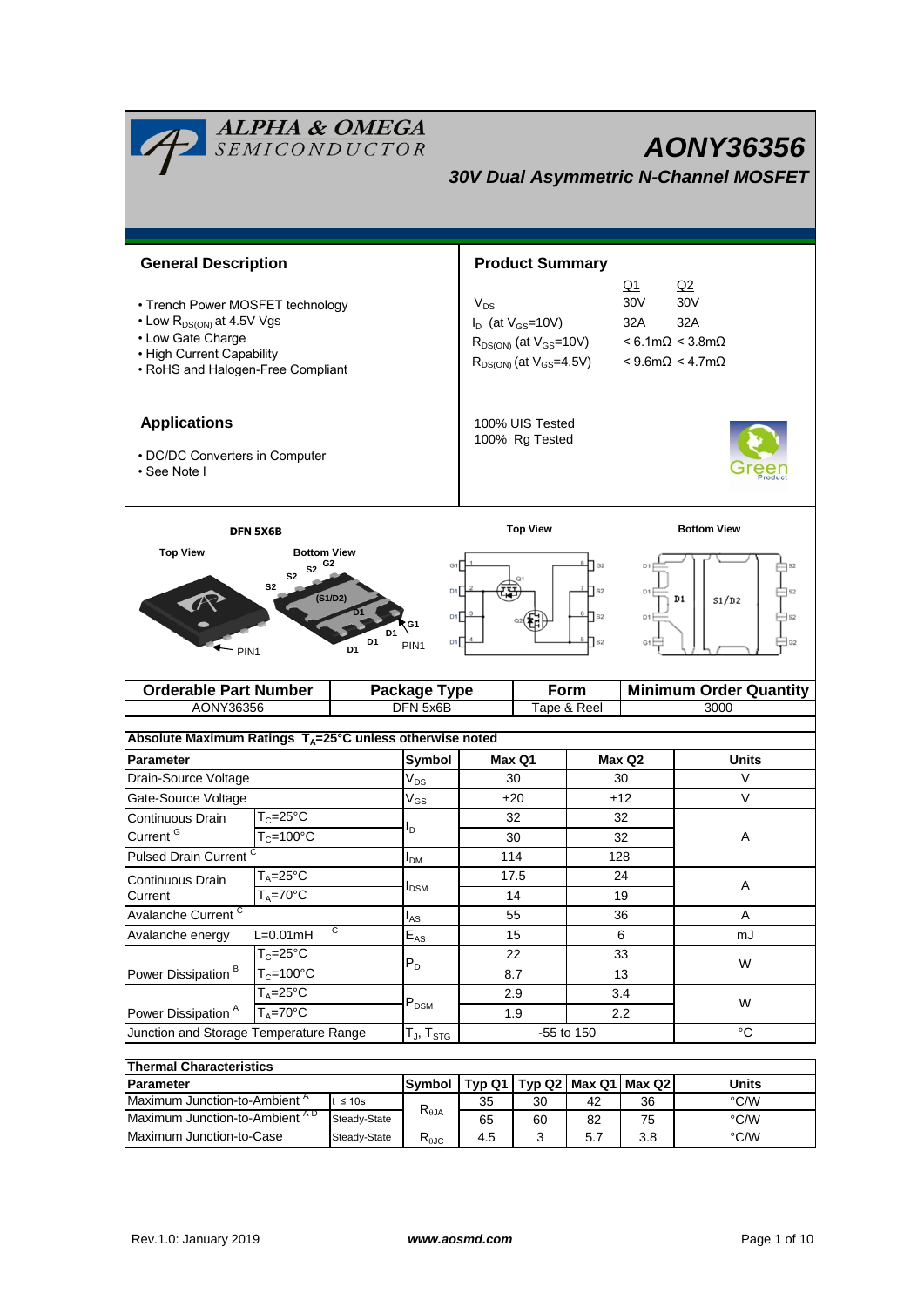

#### **Q1 Electrical Characteristics (TJ=25°C unless otherwise noted)**

| Symbol                                 | Parameter                             | <b>Conditions</b>                                                                           | Min                          | <b>Typ</b> | <b>Max</b>     | <b>Units</b> |           |  |  |
|----------------------------------------|---------------------------------------|---------------------------------------------------------------------------------------------|------------------------------|------------|----------------|--------------|-----------|--|--|
| <b>STATIC PARAMETERS</b>               |                                       |                                                                                             |                              |            |                |              |           |  |  |
| <b>BV<sub>DSS</sub></b>                | Drain-Source Breakdown Voltage        | $I_D = 250 \mu A$ , $V_{GS} = 0V$                                                           |                              | 30         |                |              | V         |  |  |
|                                        | Zero Gate Voltage Drain Current       | $V_{DS}$ =30V, $V_{GS}$ =0V                                                                 |                              |            |                | 1            | μA        |  |  |
| $I_{DSS}$                              |                                       |                                                                                             | $T_{\text{J}} = 55^{\circ}C$ |            |                | 5            |           |  |  |
| $I_{GSS}$                              | Gate-Body leakage current             | $V_{DS} = 0V$ , $V_{GS} = \pm 20V$                                                          |                              |            |                | ±100         | nA        |  |  |
| $V_{GS(th)}$                           | Gate Threshold Voltage                | $V_{DS} = V_{GS}$ , $I_D = 250 \mu A$                                                       |                              | 1.3        | 1.7            | 2.1          | V         |  |  |
|                                        |                                       | $V_{\text{GS}}$ =10V, $I_{\text{D}}$ =20A                                                   |                              |            | 5.1            | 6.1          |           |  |  |
| $R_{DS(ON)}$                           | Static Drain-Source On-Resistance     |                                                                                             | $T_J = 125$ °C               |            | 7.2            | 8.8          | $m\Omega$ |  |  |
|                                        |                                       | $V_{GS} = 4.5V, I_D = 20A$                                                                  |                              |            | 7.7            | 9.6          | $m\Omega$ |  |  |
| $g_{FS}$                               | <b>Forward Transconductance</b>       | $V_{DS} = 5V$ , $I_D = 20A$                                                                 |                              |            | 100            |              | S         |  |  |
| $V_{SD}$                               | Diode Forward Voltage                 | $Is=1A, VGS=0V$                                                                             |                              |            | 0.7            | 1            | V         |  |  |
| $I_{\rm S}$                            | Maximum Body-Diode Continuous Current |                                                                                             |                              |            | 30             | A            |           |  |  |
| <b>DYNAMIC PARAMETERS</b>              |                                       |                                                                                             |                              |            |                |              |           |  |  |
| $C_{iss}$                              | Input Capacitance                     |                                                                                             |                              |            | 920            |              | рF        |  |  |
| $C_{\rm oss}$                          | <b>Output Capacitance</b>             | $V_{GS}$ =0V, $V_{DS}$ =15V, f=1MHz                                                         |                              | 300        |                | рF           |           |  |  |
| $\mathsf{C}_{\text{rss}}$              | Reverse Transfer Capacitance          |                                                                                             |                              | 35         |                | рF           |           |  |  |
| $R_{g}$                                | Gate resistance                       | $f = 1$ MHz                                                                                 | 1.1                          | 2.2        | 3.3            | Ω            |           |  |  |
| <b>SWITCHING PARAMETERS</b>            |                                       |                                                                                             |                              |            |                |              |           |  |  |
| $Q_q(10V)$                             | <b>Total Gate Charge</b>              |                                                                                             |                              |            | 13             | 20           | nC        |  |  |
| $Q_g(4.5V)$                            | <b>Total Gate Charge</b>              | $V_{GS}$ =10V, $V_{DS}$ =15V, $I_{D}$ =20A                                                  |                              | 6          | 9              | nC           |           |  |  |
| $\mathsf{Q}_{\text{gs}}$               | Gate Source Charge                    |                                                                                             |                              | 2.5        |                | nC           |           |  |  |
| $\mathsf{Q}_{\underline{\mathsf{gd}}}$ | Gate Drain Charge                     |                                                                                             |                              |            | 2              |              | nC        |  |  |
| $t_{D(on)}$                            | Turn-On DelayTime                     |                                                                                             |                              |            | $\overline{7}$ |              | ns        |  |  |
| $t_r$                                  | Turn-On Rise Time                     | $V_{GS}$ =10V, $V_{DS}$ =15V, R <sub>1</sub> =0.75 $\Omega$ ,<br>$R_{\text{GEN}} = 3\Omega$ |                              |            | 3.5            |              | ns        |  |  |
| $t_{D(off)}$                           | Turn-Off DelayTime                    |                                                                                             |                              |            | 20.5           |              | ns        |  |  |
| $t_f$                                  | <b>Turn-Off Fall Time</b>             |                                                                                             |                              | 2.5        |                | ns           |           |  |  |
| $t_{rr}$                               | Body Diode Reverse Recovery Time      | $I_F = 20A$ , di/dt=500A/ $\mu$ s                                                           |                              | 11         |                | ns           |           |  |  |
| $\mathsf{Q}_\mathsf{rr}$               | Body Diode Reverse Recovery Charge    | $I_F = 20A$ , di/dt=500A/ $\mu$ s                                                           |                              |            | 18             |              | nС        |  |  |

A. The value of R<sub>aJA</sub> is measured with the device mounted on 1in<sup>2</sup> FR-4 board with 2oz. Copper, in a still air environment with T<sub>A</sub> =25°C. The Power dissipation P<sub>DSM</sub> is based on R  $_{\theta$ JA t≤ 10s and the maximum allowed junction temperature of 150°C. The value in any given application depends on the user's specific board design.

B. The power dissipation  $P_D$  is based on T<sub>J(MAX)</sub>=150° C, using junction-to-case thermal resistance, and is more useful in setting the upper dissipation limit for cases where additional heatsinking is used.

C. Single pulse width limited by junction temperature  $T_{J(MAX)}=150^{\circ}$  C.

D. The  $R_{qJA}$  is the sum of the thermal impedance from junction to case  $R_{qJC}$  and case to ambient.

E. The static characteristics in Figures 1 to 6 are obtained using <300 µs pulses, duty cycle 0.5% max.

F. These curves are based on the junction-to-case thermal impedance which is measured with the device mounted to a large heatsin k, assuming a<br>maximum junction temperature of T<sub>JMAX)</sub>=150°C. The SOA curve provides a single

G. The maximum current rating is package limited.

H. These tests are performed with the device mounted on 1 in<sup>2</sup> FR-4 board with 2oz. Copper, in a still air environment with T<sub>A</sub>=25°C.

I. For application requiring slow >1ms turn-on/turn-off, please consult AOS FAE for proper product selection.

APPLICATIONS OR USE AS CRITICAL COMPONENTS IN LIFE SUPPORT DEVICES OR SYSTEMS ARE NOT AUTHORIZED. AOS DOES NOT ASSUME ANY LIABILITY ARISING OUT OF SUCH APPLICATIONS OR USES OF ITS PRODUCTS. AOS RESERVES THE RIGHT TO IMPROVE PRODUCT DESIGN,FUNCTIONS AND RELIABILITY WITHOUT NOTICE.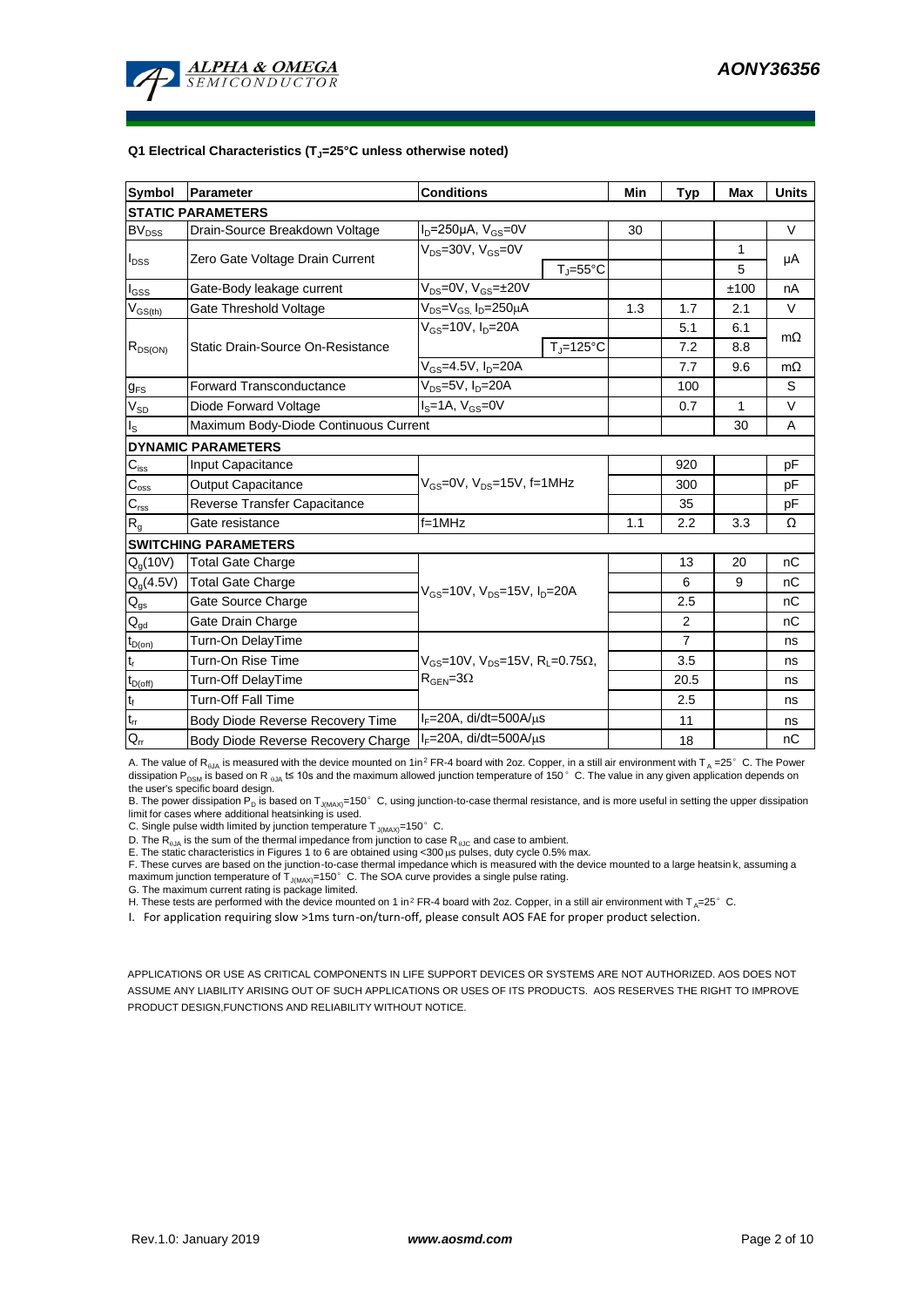

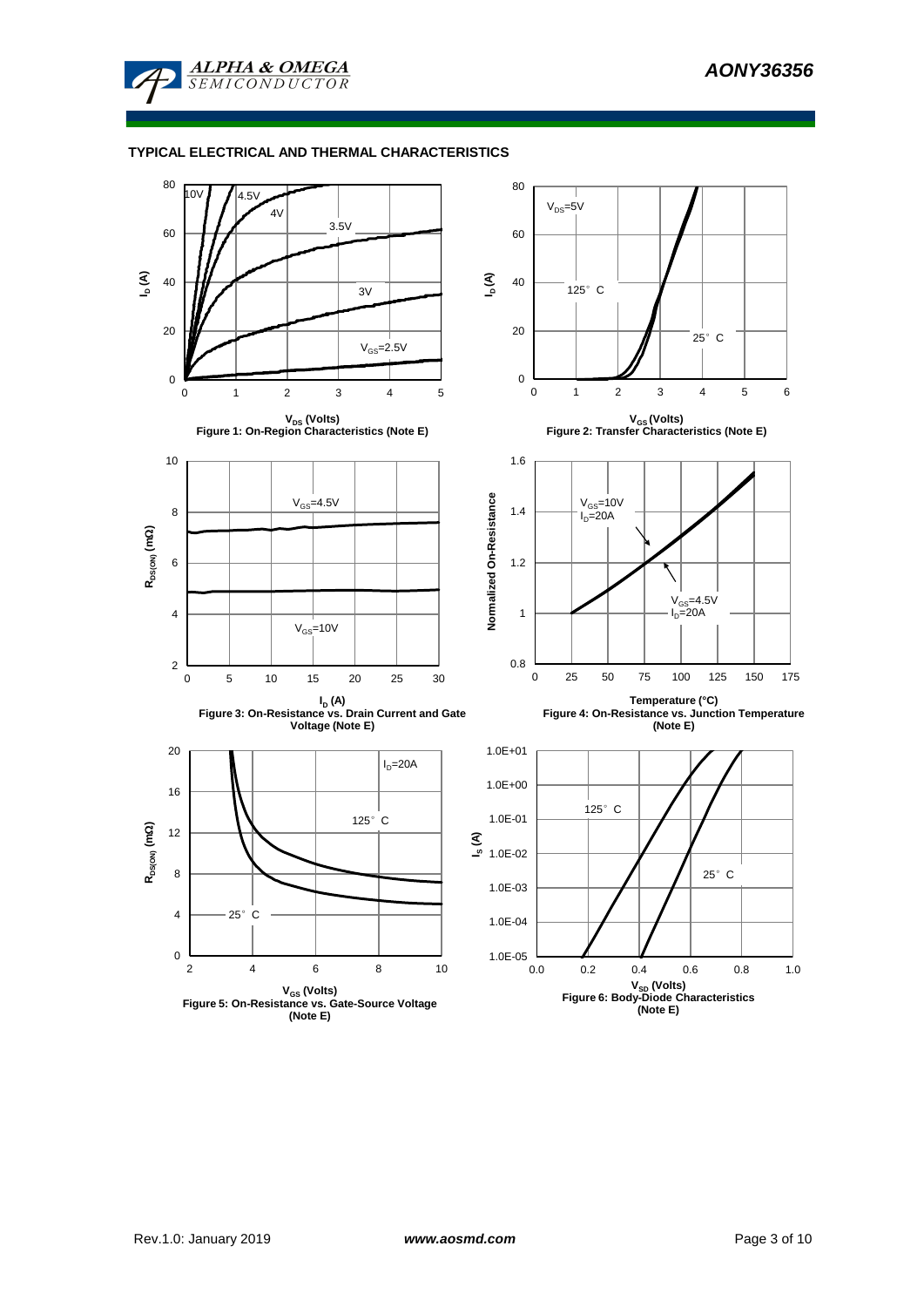



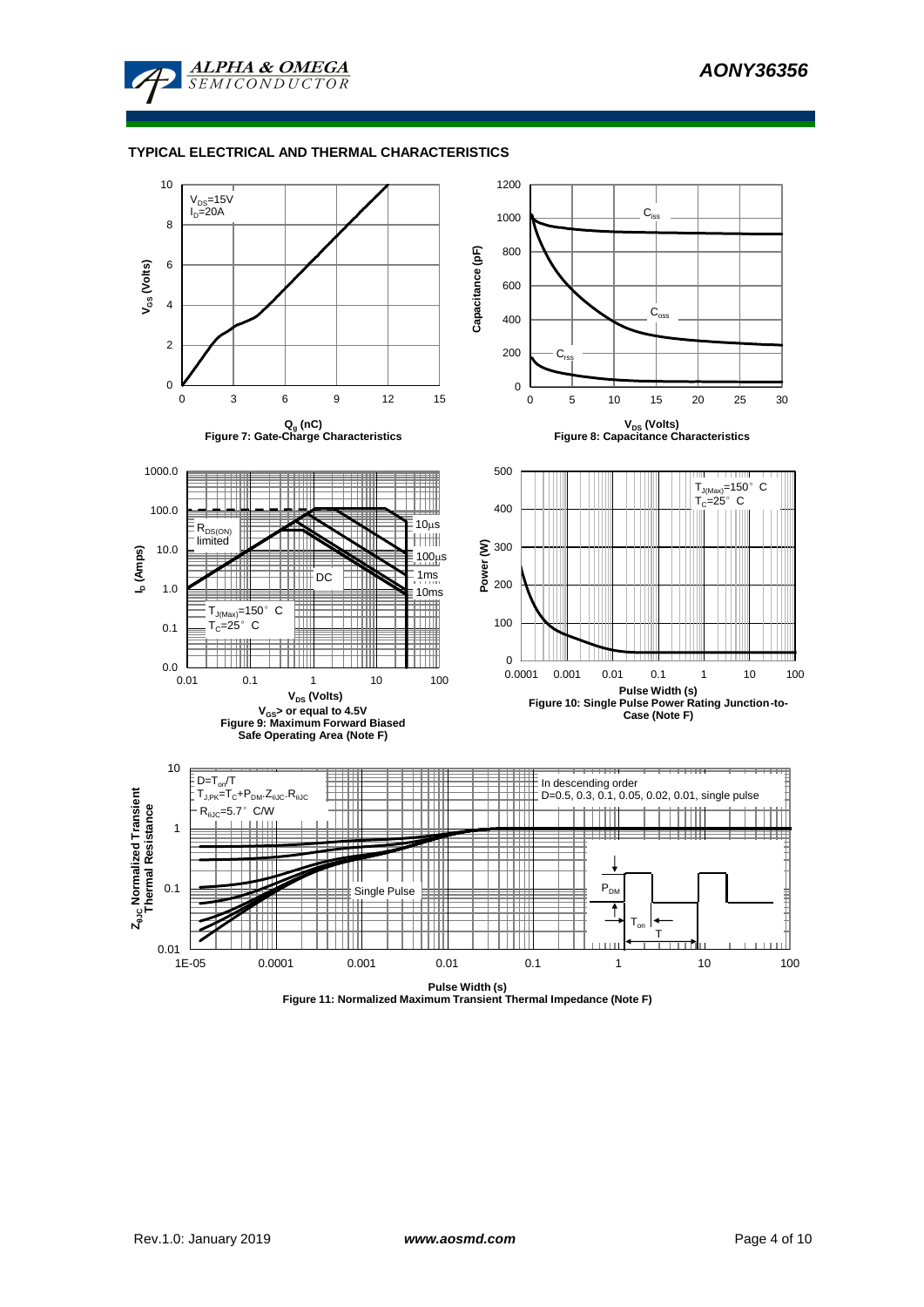







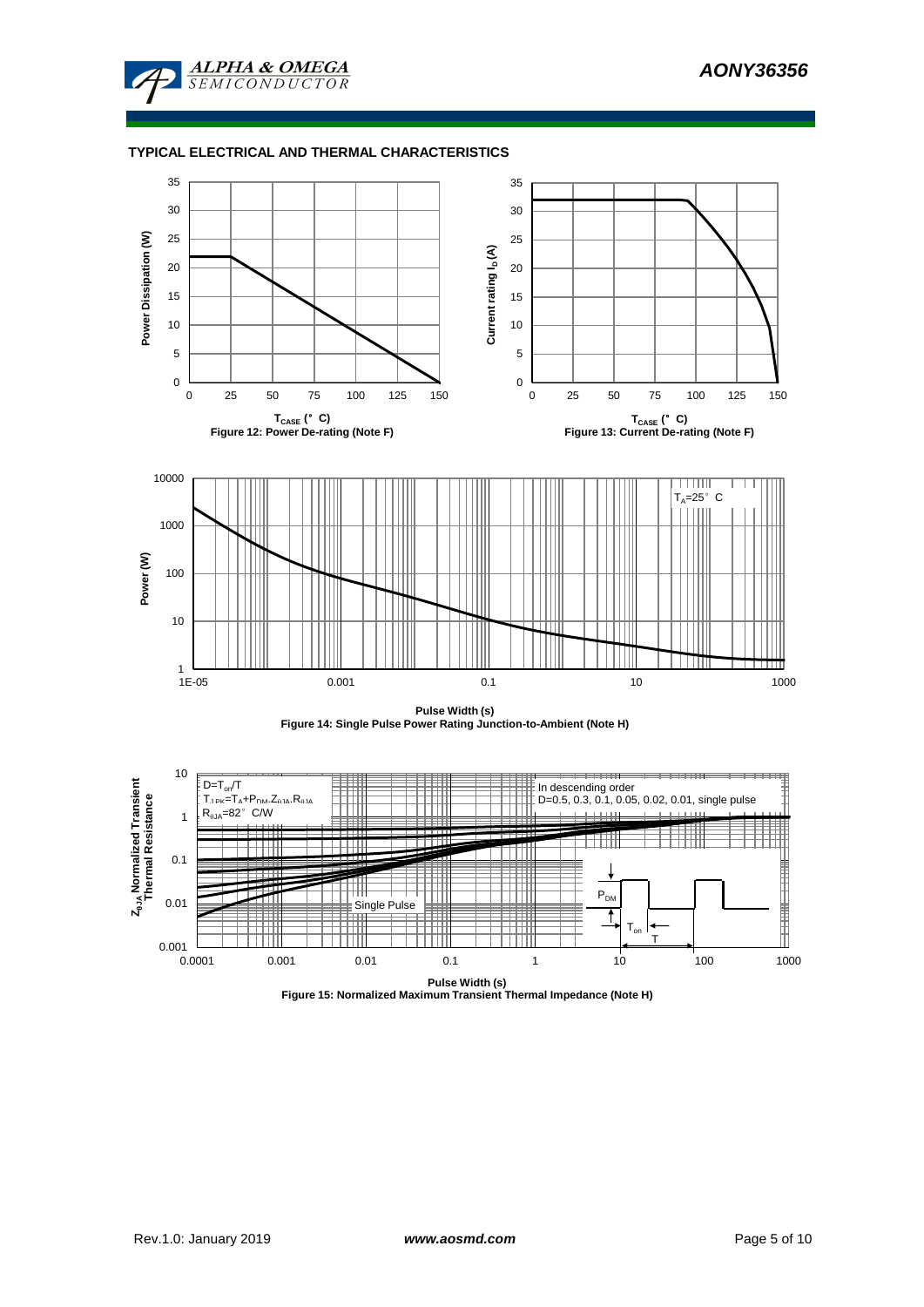

#### **Q2 Electrical Characteristics (TJ=25°C unless otherwise noted)**

| Symbol                    | Parameter                                          | <b>Conditions</b>                                                                                  | Min                 | <b>Typ</b> | Max  | <b>Units</b> |           |  |  |
|---------------------------|----------------------------------------------------|----------------------------------------------------------------------------------------------------|---------------------|------------|------|--------------|-----------|--|--|
| <b>STATIC PARAMETERS</b>  |                                                    |                                                                                                    |                     |            |      |              |           |  |  |
| <b>BV<sub>DSS</sub></b>   | Drain-Source Breakdown Voltage                     | $I_D = 250 \mu A$ , $V_{GS} = 0V$                                                                  |                     | 30         |      |              | V         |  |  |
|                           |                                                    | $V_{DS}$ =30V, $V_{GS}$ =0V                                                                        |                     |            |      | 1            |           |  |  |
| $I_{DSS}$                 | Zero Gate Voltage Drain Current                    |                                                                                                    | $T_i = 55^{\circ}C$ |            |      | 5            | μA        |  |  |
| $I_{GSS}$                 | Gate-Body leakage current                          | $V_{DS} = 0V$ , $V_{GS} = \pm 12V$                                                                 |                     |            |      | ±100         | nA        |  |  |
| $\rm V_{GS(th)}$          | Gate Threshold Voltage                             | $V_{DS} = V_{GS}$ , $I_D = 250 \mu A$                                                              |                     | 1.1        | 1.5  | 1.9          | V         |  |  |
|                           |                                                    | $V_{GS}$ =10V, $I_{D}$ =20A                                                                        |                     |            | 3.1  | 3.8          |           |  |  |
| $R_{DS(ON)}$              | Static Drain-Source On-Resistance                  |                                                                                                    | $T = 125^{\circ}C$  |            | 4.4  | 5.4          | $m\Omega$ |  |  |
|                           |                                                    | $\overline{V_{GS}}$ =4.5V, $I_D$ =20A                                                              |                     |            | 3.7  | 4.7          | $m\Omega$ |  |  |
| $g_{FS}$                  | <b>Forward Transconductance</b>                    | $V_{DS}$ =5V, $I_D$ =20A                                                                           |                     |            | 100  |              | S         |  |  |
| $V_{SD}$                  | Diode Forward Voltage                              | $IS=1A, VGS=0V$                                                                                    |                     |            | 0.7  | 1            | V         |  |  |
| $I_{\rm S}$               | Maximum Body-Diode Continuous Current <sup>G</sup> |                                                                                                    |                     |            | 32   | A            |           |  |  |
| <b>DYNAMIC PARAMETERS</b> |                                                    |                                                                                                    |                     |            |      |              |           |  |  |
| $C_{iss}$                 | Input Capacitance                                  |                                                                                                    |                     |            | 2005 |              | рF        |  |  |
| $C_{\text{oss}}$          | <b>Output Capacitance</b>                          | $V_{GS}$ =0V, $V_{DS}$ =15V, f=1MHz                                                                |                     | 430        |      | рF           |           |  |  |
| $\mathbf{C}_{\text{rss}}$ | Reverse Transfer Capacitance                       |                                                                                                    |                     | 50         |      | рF           |           |  |  |
| $R_{g}$                   | Gate resistance                                    | $f = 1$ MHz                                                                                        | 1.1                 | 2.2        | 3.3  | Ω            |           |  |  |
|                           | <b>SWITCHING PARAMETERS</b>                        |                                                                                                    |                     |            |      |              |           |  |  |
| $Q_q(10V)$                | <b>Total Gate Charge</b>                           |                                                                                                    |                     |            | 30   | 42           | nC        |  |  |
| $Q_g(4.5\overline{V})$    | <b>Total Gate Charge</b>                           | $V_{GS}$ =10V, $V_{DS}$ =15V, $I_{D}$ =20A                                                         |                     |            | 13.5 | 19           | nC        |  |  |
| $\mathsf{Q}_{\text{gs}}$  | Gate Source Charge                                 |                                                                                                    |                     | 5.5        |      | пC           |           |  |  |
| $Q_{gd}$                  | Gate Drain Charge                                  |                                                                                                    |                     |            | 3.5  |              | nC        |  |  |
| $t_{D(0n)}$               | Turn-On DelayTime                                  |                                                                                                    |                     |            | 8    |              | ns        |  |  |
| $t_r$                     | Turn-On Rise Time                                  | $V_{GS}$ =10V, V <sub>DS</sub> =15V, R <sub>L</sub> =0.75 $\Omega$ ,<br>$R_{\text{GEN}} = 3\Omega$ |                     |            | 3    |              | ns        |  |  |
| $t_{D(off)}$              | Turn-Off DelayTime                                 |                                                                                                    |                     |            | 34   |              | ns        |  |  |
| $t_f$                     | <b>Turn-Off Fall Time</b>                          |                                                                                                    |                     |            | 5.5  |              | ns        |  |  |
| $t_{rr}$                  | Body Diode Reverse Recovery Time                   | $I_F = 20A$ , di/dt=500A/ $\mu$ s                                                                  |                     |            | 12   |              | ns        |  |  |
| $Q_{rr}$                  | Body Diode Reverse Recovery Charge                 | $I_F = 20A$ , di/dt=500A/ $\mu$ s                                                                  |                     | 21         |      | nС           |           |  |  |

A. The value of R<sub>0JA</sub> is measured with the device mounted on 1in<sup>2</sup> FR-4 board with 2oz. Copper, in a still air environment with T<sub>A</sub> =25°C. The Power dissipation P<sub>DSM</sub> is based on R <sub>0JA</sub> t≤ 10s and the maximum allowed junction temperature of 150°C. The value in any given application depends on the user's specific board design.

B. The power dissipation P<sub>D</sub> is based on T<sub>J(MAX)</sub>=150°C, using junction-to-case thermal resistance, and is more useful in setting the upper dissipation limit for cases where additional heatsinking is used.

C. Single pulse width limited by junction temperature  $T_{J(MAX)} = 150^\circ$  C.

D. The R<sub>eJA</sub> is the sum of the thermal impedance from junction to case R<sub>eJC</sub> and case to ambient.<br>E. The static characteristics in Figures 1 to 6 are obtained using <300µs pulses, duty cycle 0.5% max.<br>F. These curves are maximum junction temperature of  $T_{J(MAX)}$ =150°C. The SOA curve provides a single pulse rating.

G. The maximum current rating is package limited.

H. These tests are performed with the device mounted on 1 in<sup>2</sup> FR-4 board with 2oz. Copper, in a still air environment with T<sub>A</sub>=25°C.

I. For application requiring slow >1ms turn-on/turn-off, please consult AOS FAE for proper product selection.

APPLICATIONS OR USE AS CRITICAL COMPONENTS IN LIFE SUPPORT DEVICES OR SYSTEMS ARE NOT AUTHORIZED. AOS DOES NOT ASSUME ANY LIABILITY ARISING OUT OF SUCH APPLICATIONS OR USES OF ITS PRODUCTS. AOS RESERVES THE RIGHT TO IMPROVE PRODUCT DESIGN,FUNCTIONS AND RELIABILITY WITHOUT NOTICE.

 $\overline{\mathcal{L}}$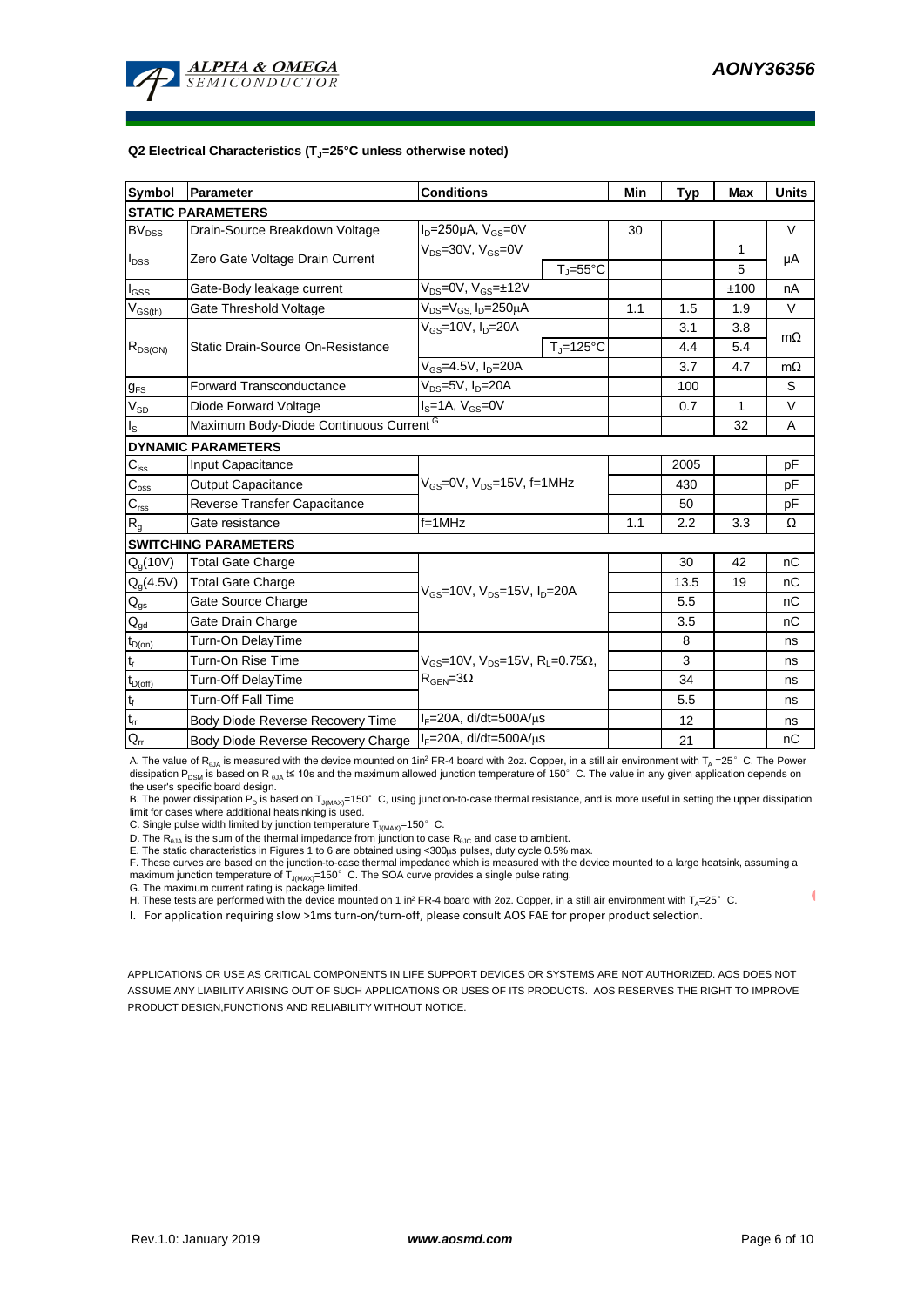

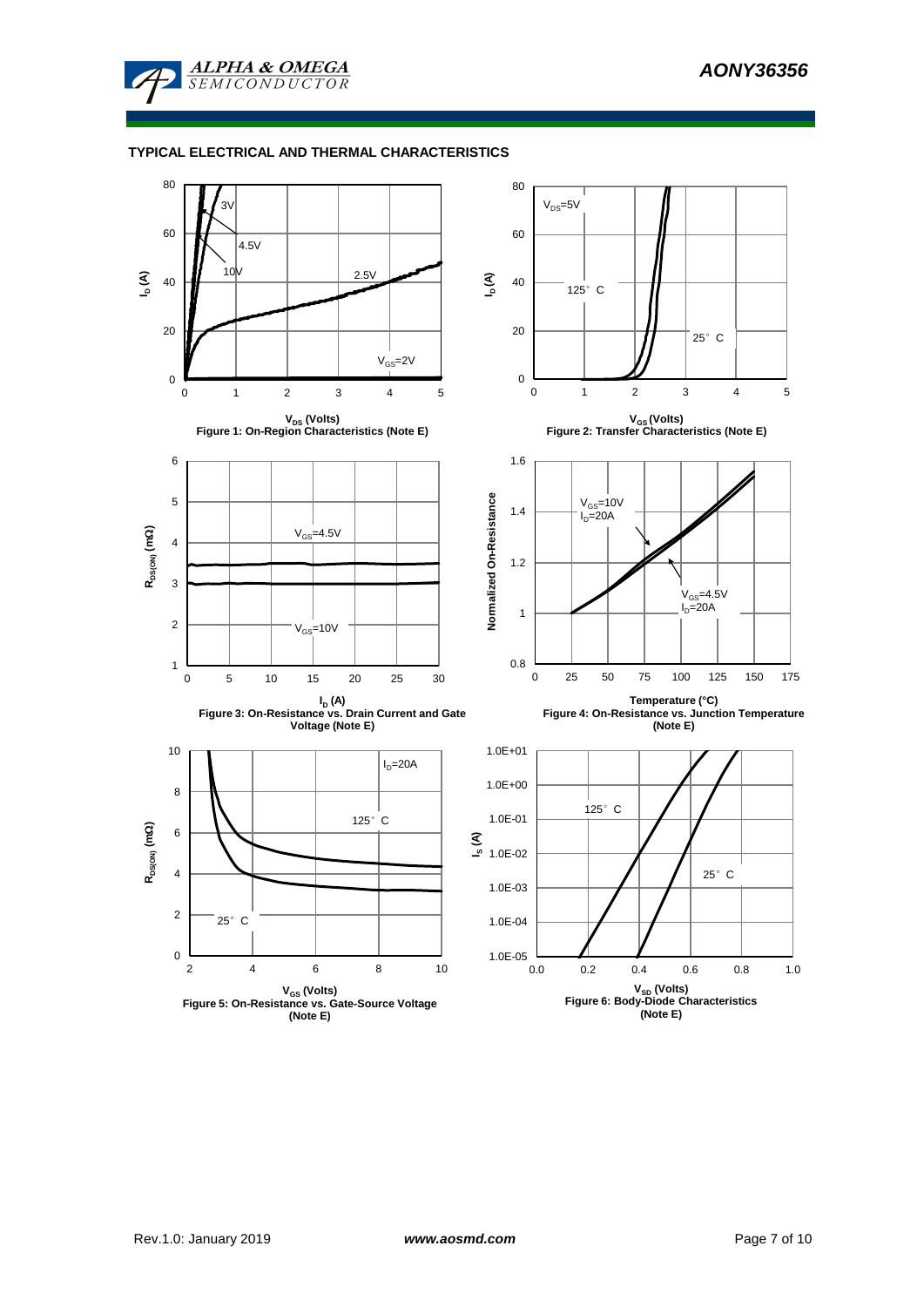



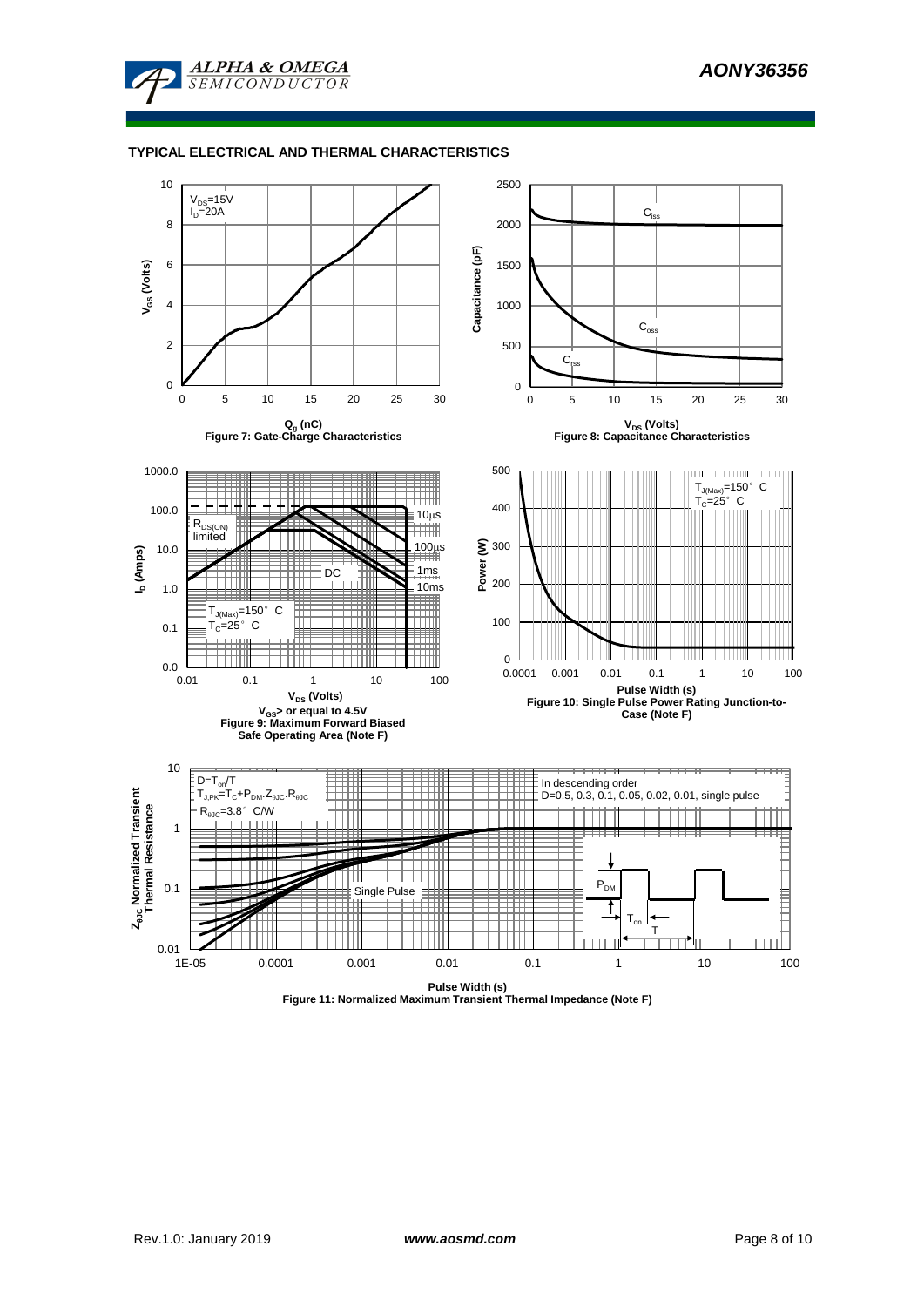